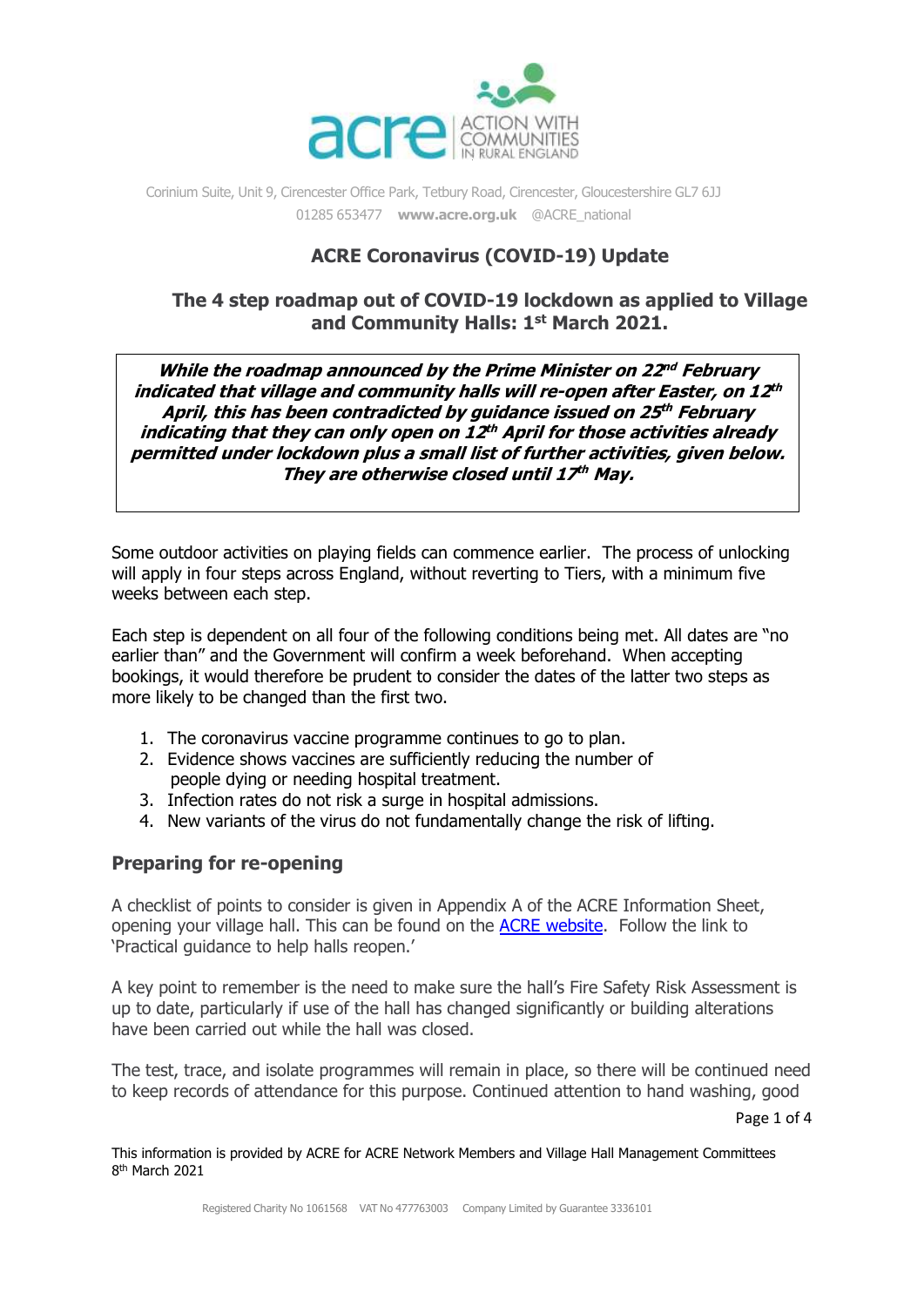

hygiene, wearing of face masks, social distancing and indoor capacity limits will be required until at least the  $21<sup>st</sup>$  June. The government has warned that some of these measures may need to be re-applied next winter to keep the virus under control.

#### **The Four Steps are explained below:**

### **Step One : 8 th March and 29th March**

## **From 8 March**

All schools will open, so schools can use village halls.

After-school sports, activities and wraparound childcare allowing parents to work or undertake training will be allowed.

Two people will be able to meet in outdoor public spaces, meaning they can sit down for a coffee, drink or picnic in a recreation ground, park or playing field.

Up to 30 can attend funerals, up to 6 can attend wakes and weddings (but until 29<sup>th</sup> March weddings are limited to exceptional circumstances).

# **From 29 March**

- Outdoor gatherings of either six people or two households will be allowed the "rule" of six".
- Outdoor sports facilities such as tennis, bowls or basketball courts can reopen.
- Outdoors, organised adult and children's sport, e.g., grassroots football, can return.
- Outdoors, organised activities for children can take place e.g., cubs, brownies etc.
- Outdoors, parent and child groups can meet with up to 15 attending, plus underfives.
- Out of school children's settings will be able to accept all children.

### **Step Two: 12th April**

- Only the activities shown here are permitted. Other activities e.g., art classes, clubs, WIs, craft groups, Parish Council meetings will not yet be permitted.
- Food and alcohol can be served to those seated in outdoor settings, or as takeaways, alcohol served without the need for a meal.
- Indoor gyms can re-open, but **not** exercise classes.

Page 2 of 4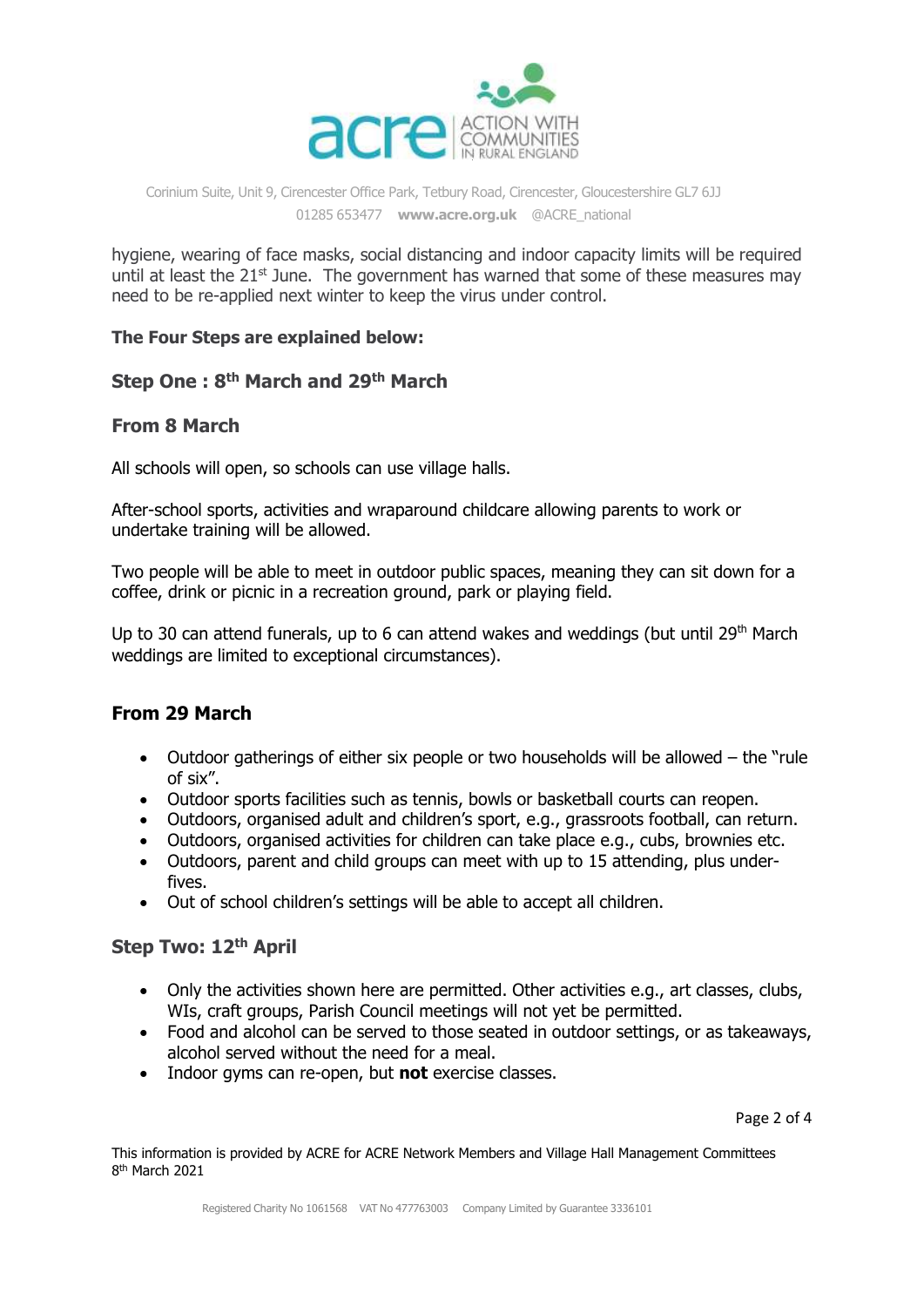

- Funerals can take place with up to 30 people; wakes and weddings will be allowed up to 15 guests. (Restaurants and hotels will not yet be open).
- All indoor children's activities can open, including dance classes, musical activities, cubs, scouts, brownies.
- Parent and child groups can open indoors, e.g., parent and toddlers, with up to 15 attending plus under-fives.
- Non-essential retail can re-open e.g., hairdressers, charity shops.
- Outdoor gatherings or events organised by a business, charity, public body, or similar organisation, can be held under Covid-19 secure conditions, enabling a village fete or spectators at a sports match, subject to the rule of 6. Guidance will be issued.

The social contact rules will continue to apply in all settings - meaning social distancing must be maintained, no indoor mixing allowed between different households.

Government guidance issued on 25<sup>th</sup> February on re-opening businesses and venues in England [here](https://www.gov.uk/government/publications/reopening-businesses-and-venues-in-england) says:

"indoor events that bring people together - even if they do not mix with other households must not run until Step 3. This is only permitted if there is an explicit exemption - this includes support groups, supervised activities for children, parent-and-child groups (up to 15 people, not counting those aged under five), communal worship, or a wedding, reception or commemorative event like a wake."

# **Step Three: 17 May**

- Controlled indoor events can take place with up to 50% capacity.
- Hospitality settings will be able to open in accordance with the "rule of 6", so community cafes, coffee mornings and social clubs can take place.
- Film shows, plays, concerts and sports matches can take place, subject to social distancing.
- Indoor sports activities, including exercise classes, table tennis, badminton can take place.
- Up to 30 people will be able to attend weddings, receptions, funerals, and wakes. Christenings and bar mitzvahs will be allowed.
- Organised outdoor entertainment can take place.
- The "rule of six" will be abolished for outdoor gatherings, replaced with a limit of 30 people.

The "rule of 6" will apply to indoor events. Guidance on social contact between friends and family will be reviewed. While so-called "vaccine passports" are under consideration for

Page 3 of 4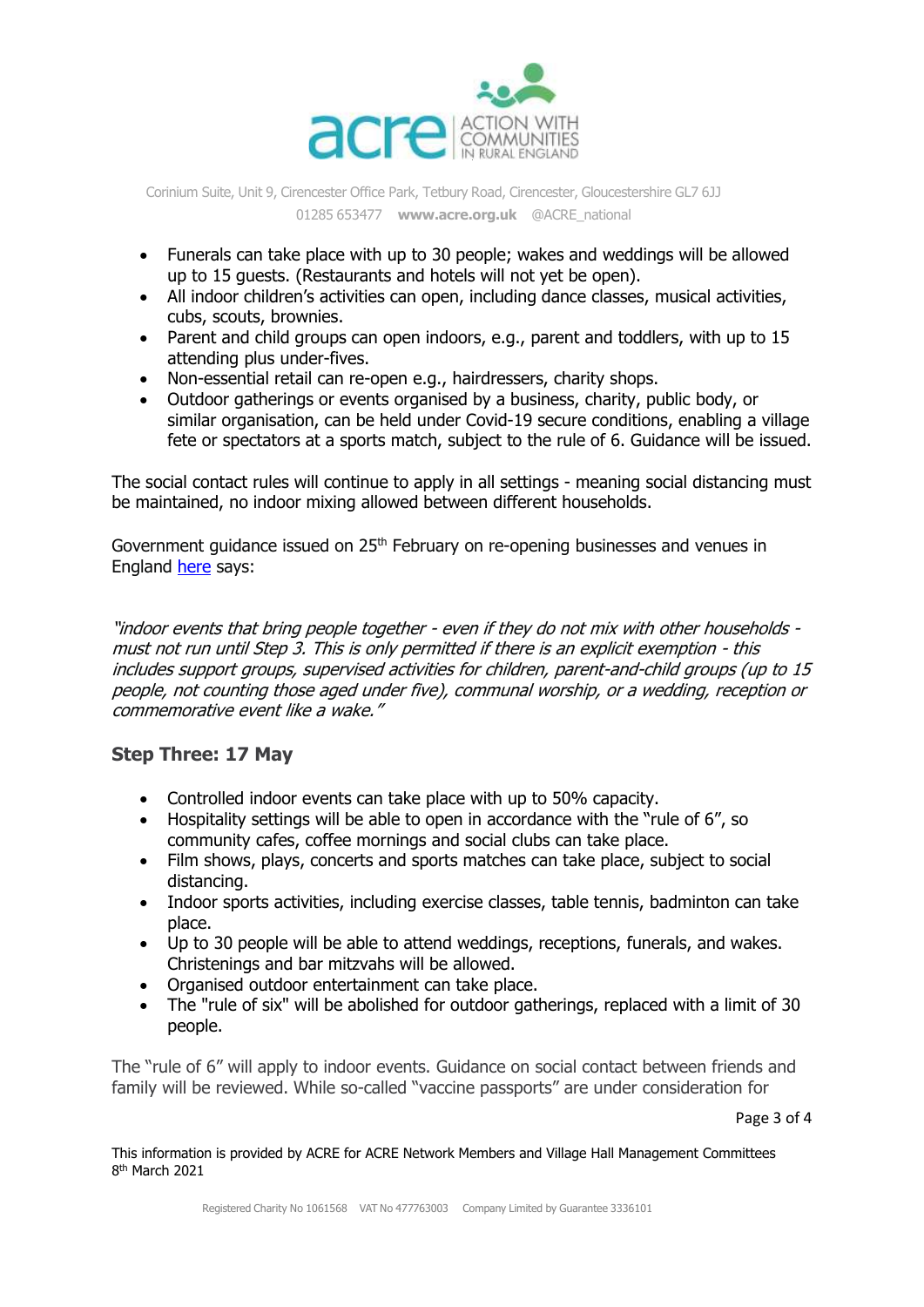

allowing certain indoor venues to re-open safely at this step that would hopefully be confined to larger venues, not village and community halls.

## **Step Four: 21st June**

- All legal limits on social contact are removed. Outdoor events with more than 30 people can take place.
- Dancing is permitted.
- Restrictions on numbers at weddings and funerals are abolished.

#### **Useful information for village hall committees:**

**Singing:** We have no information on when singing may take place

#### **When can children's parties take place?**

It appears that a children's party which is run as a supervised activity could potentially take place from 12<sup>th</sup> April, if run as part of or in accordance with the Govt guidance for out of school [settings.](https://www.gov.uk/government/publications/protective-measures-for-holiday-or-after-school-clubs-and-other-out-of-school-settings-for-children-during-the-coronavirus-covid-19-outbreak/protective-measures-for-out-of-school-settings-during-the-coronavirus-covid-19-outbreak)(OOSS). These require the party to be supervised by, for example, a children's entertainer, the leader of an OOSS, teacher or pre-school leader. From 17th May it could take place as a controlled event, with up to 50% of the hall's capacity and in compliance with the rule of 6, when having a children's entertainer is specifically permitted because plays, concerts etc are permitted with social distancing.

#### **Elections permitted on 6th May 2021**

Elections can take place indoors on 6th May. Local authorities are making provision to ensure they are held in a Covid secure manner. There is specific provision for people to be able to take part in elections. The Government Guidance for Community Facilities makes clear that these can take place (see also ACRE Update 37, January 2021), also see the following: https://www.gov.uk/government/publications/may-2021-polls-delivery-plan/may-2021 pollsdelivery-plan

#### **Annual Parish Meetings**

The Annual Parish Meeting is required to be held between  $1<sup>st</sup>$  March and 1st June each year. This is when the Parish Council report to the community on its work the preceding year and plans for the future, usually other groups are invited to do the same and a speaker is invited. This could become an important community event this year. The potential for delay in the  $17<sup>th</sup>$  May date (Step 3), when 50% capacity is permitted, and  $21^{st}$  June date (Step 4), when full attendance is due to be permitted, means that there are few possible dates for the meetings. It would be prudent to arrange for people to be able to join the meeting by Zoom or for it to be livestreamed.

#### **Financial support packages.**

Page 4 of 4